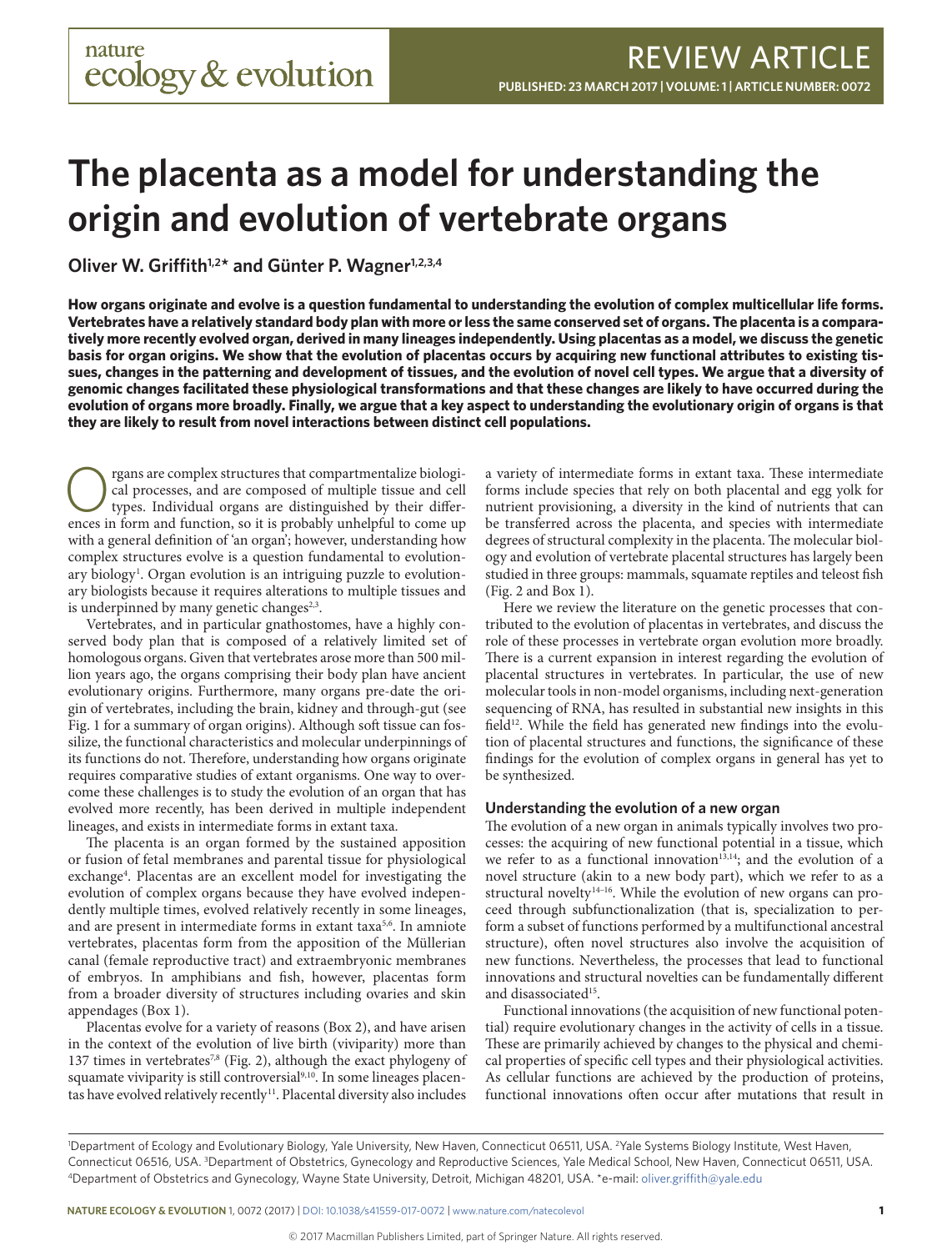

**Figure 1 | Major vertebrate organs have ancient origins.** The gut was one of the first organs, arising in the stem animal lineage (i). Brains and a through-gut evolved in stem bilaterians (ii)88-90. The excretory organs, kidneys and nephridia, are likely to have evolved from a homologous organ in the nephrozoan lineage (iii)<sup>88,91</sup>. Livers evolved in stem vertebrates (iv). Ma, million years ago.

changes in protein production in those cell types (for example, mutations that alter gene regulation from the transcriptional to post-translational level) and changes to the coding sequences in genes resulting in proteins with different functional attributes.

Evolutionary novelties (the acquisition of novel structures) occur by changes in the patterning of tissues through differential gene expression so that a novel developmentally individualized body part arises<sup>17</sup>. Tissue patterning occurs by the coordinated production of cells of specific types and their signalling. The cell types that form are controlled by a core set of transcription factors and regulatory molecules<sup>18</sup>. Structures that have unique core regulatory networks are able to evolve while minimizing pleiotropic effects in other tissues<sup>19</sup>.

Together functional innovations and structural novelties are central themes to the origin of new organs. We discuss the molecular processes that facilitate the evolution of new functions and structures in the placentas of vertebrates.

**How functional innovations arose during placenta evolution**

In the twentieth century, biologists predicted that organismal complexity would be encoded by increased genetic material in the genome. DNA quantification and genome sequencing led researches to the surprising discovery that genome size and gene number do not correlate with organismal complexity<sup>20</sup>. Comparative genomics has allowed us to identify that, broadly speaking, the majority of coding gene families present in complex animals such as ourselves are shared with the genomes of sponges, and were probably present in the ancestral metazoan genome<sup>21</sup>. In fact, most gene families in bilaterian developmental pathways are shared with the earliest metazoan and even protozoan genomes<sup>22</sup>. Given the ancient origins of most vertebrate gene families, a question remains: how are these ancient genes used to facilitate the functions acquired during the evolution of a novel organ?

The functional properties of cells are largely derived from the proteins present within them, and hence the genes that encode the proteins. For a tissue to acquire a new function, cells must change the abundance, structure and/or activity of proteins produced.

Therefore, the mechanisms by which placental innovation can arise include repurposing proteins already expressed in the tissue (co-option), recruiting the expression of genes normally expressed elsewhere in the organism (recruitment), and introduction of novel genes to the genome of the organism, either by gene duplication, by horizontal transfer (for example, from retroviral insertions) or by *de novo* gene evolution, as reviewed in ref. 23.

**Co-option of genes.** Functional innovations occur in tissues that have pre-existing functional capabilities. New functional potential can arise in organs by utilizing already expressed genes in novel ways. In vertebrates, placentas evolve from pre-existing tissues, such as the uterus and chorioallantoic membrane. Hence, to understand the evolution of placental functions, it is important to identify the genes expressed in the ancestral tissue from which the placental structure is derived. In the ancestral amniote, the uterine tissue had two prominent functions: to deposit the eggshell around the embryonic membranes and to transport the fertilized egg from the ovaries to the external environment<sup>24,25</sup>. Once the egg is laid, the extraembryonic membranes of this ancestor exchanged respiratory gases with the external environment, absorbed calcium from the eggshell, and played some role in hormonal signalling for embryonic development, including steroidogenesis<sup>25-27</sup>. These findings imply that for amniotes, the extraembryonic tissues that evolve into placental tissues were already organs of gas and nutrient exchange as well as endocrine organs. Therefore, the origin of a placenta was not a radical deviation from the ancestral functional role of these tissues, but rather a shift in the physiological context in which these capabilities are employed. Repurposing of the cellular mechanisms of ancestral functions is an important process that resulted in the evolution of new functions in placentas.

A classic example of this mechanism is the evolution of placental calcium transport in squamates<sup>8</sup>, in which placentas evolve from the apposition of extraembryonic membranes with maternal uterine tissue. Oviparous reptiles rely on calcium from the eggshell to support embryonic growth and development. In oviparous squamates (the ancestral condition), uterine glands deposit calcium and other shell compounds to build the eggshell following ovulation and fertilization. In viviparous lizards and snakes, the eggshell is reduced or completely lost, and therefore these species require a uterine source of calcium28. During the evolution of viviparity, retention of uterine shell glands supports calcium transport to embryos through gestation, and so placental calcium transport has evolved by repurposing an existing process from the ancestral condition<sup>29</sup>. In the embryonic portion of the placenta, calcium transporters that were involved in the pathway for incorporating eggshell calcium are co-opted to support uptake of calcium from the uterine lumen<sup>30</sup>. Therefore, in squamates, placental calcium transport has evolved by altering the timing of expression of the already existing calcium transport machinery, with the exception that calcium is not stored in the eggshell. We predict that placental calcium transport has evolved by losing or deactivating the processes that result in the precipitation of calcium around the egg.

The repurposing of existing tissues and physiological capabilities during the evolution of new organs is fundamental to understanding the evolvability of organs. Squamates offer the ideal model for understanding this process, because placental structures always evolve from homologous tissues—the uterus and chorioallantoic and yolk sac membranes.

**Recruitment of genes.** Changes in the form of organisms can occur by changes in the expression of genes rather than the sequence of those genes<sup>31,32</sup>. In particular, tissues can have new functional potential by recruiting the expression of genes ancestrally expressed elsewhere in the organism<sup>33</sup>. Gene expression recruitment can occur incrementally, with each gene adding functional potential to the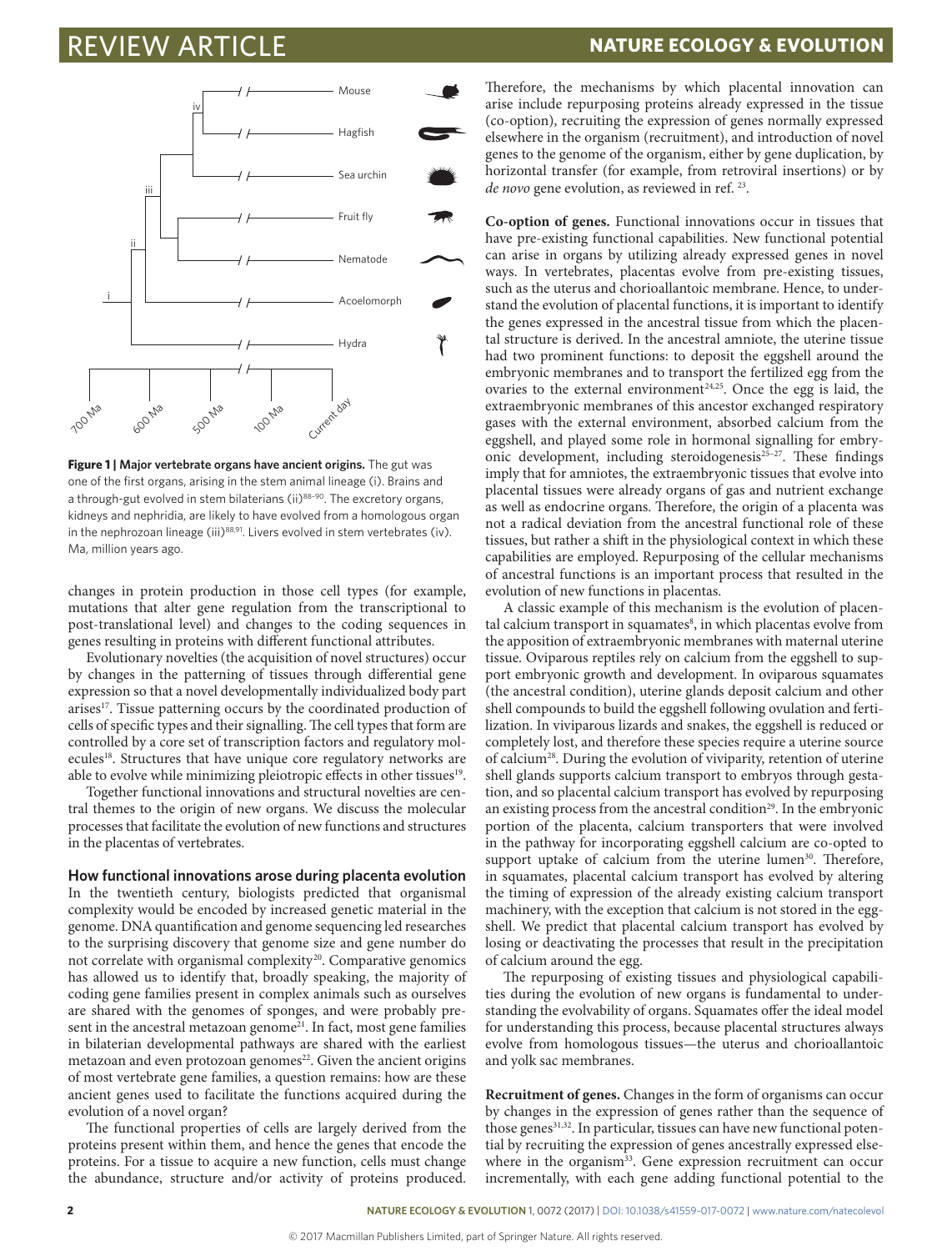**Box 1 | Major lineages for which the evolution of placentas have been studied from a developmental or molecular perspective, including their advantages and limitations for inferring mechanistic processes.**

**Mammals.** These include the most studied placental animals. There are several great mammalian model animals that allow rigorous investigation of placental function at all biological levels, in ways that are not possible in other taxa. However, placentation arose in the ancestral therian mammal approximately 130 million years ago, and research on oviparous monotremes is sparse, largely due to the difficulties in accessing them.

**Squamates (lizards and snakes).** These contain the largest number of independent derivations of placentation. While there has been no quantitative analysis of the instances in which the shell membrane has been completely lost allowing apposition of maternal and fetal tissues, there have been 115 independent origins of viviparity7 . In most squamates, embryonic nutrition is provided by egg yolk and not via the placenta. Substantial placental nourishment is present in as few as six viviparous lineages. However, in all viviparous taxa that have been studied, there is measurable exchange of calcium, water and respiratory gases between the uterus and chorioallantoic membrane. There is a large range of ages of placental origins, with some lineages evolving placentas relatively recently; for example, there are four species that have both viviparous and oviparous populations. There are taxa with intermediate levels of placental complexity, and placental structures in amniotes develop from homologous structures (uterus, chorioallantois and choriovitelline membrane). Genomic resources in non-mammals are limited but expanding<sup>27,93</sup>.

**Fishes.** Placentas largely form from tissues that are not homologous to placental structures in amniotes. Given the diversity of structures involved, comparative studies can separate developmental processes that support placenta evolution from the developmental histories from which placental tissues are derived. Across viviparous fishes there is a diversity of modes by which fetuses are nourished through development; these include egg yolk, placentotrophy and a range of non-placental forms of matrotrophy (such as oophagy and cannibalism of other developing embryos). However, in many species there are clearly defined placentas that form from the apposition of embryonic membranes and parental tissues. In poeciliid fishes, placentas form from the apposition of the ovarian follicle wall and yolk sac of the embryo. Placental nutrient transfer occurs in the ovaries, a tissue that ancestrally transfers nutrients to growing follicles—therefore matrotrophy utilizes the pre-existing mechanisms for egg production. Placentation has evolved rapidly in this group, with multiple degrees of matrotrophy existing in various lineages. In syngnathid fishes, placentas form from modifications to the ventral skin integument. Placentation occurs in males, which means that the hormonal regulation of pregnancy is de-coupled from normal female reproductive cycling.

### **Box 2 | An introduction to why placentas evolve.**

Why placentas evolve is a separate question to how they evolve, but we feel that to fully understand the context of this manuscript it is important to have a brief summary of why they evolve.

Developing embryos have a requirement for respiratory gases, nutrients and waste removal. For live birth (viviparity) to evolve, offspring must be able to accommodate their needs inside a parent, and any exchange that previously occurred between the egg and the external environment must now occur between the embryo and the parental tissue. The apposition of parental and embryonic tissues forming a placenta is one way to meet these embryonic needs.

The reasons that viviparity evolves differ between organisms, but ultimately, viviparity allows for a greater ability of parental manipulation of development. In squamates, viviparity allows mothers to manipulate developmental temperature through basking, which is an important driver of offspring fitness, especially in cold climates<sup>94</sup>. In other taxa, viviparity offers greater protection of embryos from predation<sup>95</sup>.

In some taxa, placentas evolve to supply substantial amounts of nutrients to embryos through pregnancy (placentotrophy). In amniotes, only a few of the viviparous lineages have evolved

placentotrophy: mammals and approximately six lineages of skink lizards. Placentotrophy has evolved more frequently in fish lineages. The adaptive explanations for why organisms may shift to a placentotrophic mode of embryonic nutrition are diverse and more work is needed to separate hypotheses. However, the transition is expected to occur in environments where resources are abundant and predictable<sup>96,97</sup>. Furthermore, it is important to note that in viviparous organisms, placentotrophy is not the only mechanism to increase post-fertilization fetal nutrition. In fishes and amphibians, a diversity of non-placental forms of matrotrophy have evolved.

Parent–offspring conflict can arise during pregnancy as a result of differences in the desired allocation of resources to individual offspring<sup>98</sup>. In particular, the pregnant parent may wish to share their resources between offspring to maximize their lifetime reproductive success, while embryos may want to maximize their own resource intake<sup>99</sup>. Successive innovations in embryos to manipulate parental provisioning and in parents to manage resources provides an adaptive explanation for why many structures and functions in placental tissues may have arisen, and is the most strongly supported argument for the diversity of placental structures in eutherian mammals<sup>100</sup>.

tissue, or through the recruitment of entire pre-existing regulatory landscapes<sup>34</sup>. Gene expression recruitment was a major mode of functional specialization of the uterus to facilitate pregnancy in therian mammals and reptiles<sup>35-37</sup>. Gene expression recruitment can occur by changes in *cis*-regulatory regions of the DNA proximate to the gene or changes to other genes that regulate gene expression (*trans*-regulatory elements)<sup>38</sup>.

Comparative transcriptomic analyses of the oviduct in tetrapods shows that viviparity in mammals was correlated with the recruitment of more than a thousand genes to mammalian uterine tissue<sup>35</sup>.

Gene ontology analysis shows that recruited genes are involved in immune modulation, metabolism and mammalian reproduction. Further, uterine defects were an over-represented phenotype in mouse knockouts of recruited genes<sup>35</sup>. These results suggest that gene expression recruitment probably facilitated the many functional innovations of the therian Müllerian canal, including placental nutrient transport and tissue remodelling for pregnancy<sup>39</sup>.

*Cis***-regulatory element evolution.** For genes to evolve placentaspecific gene expression profiles, they would require the modification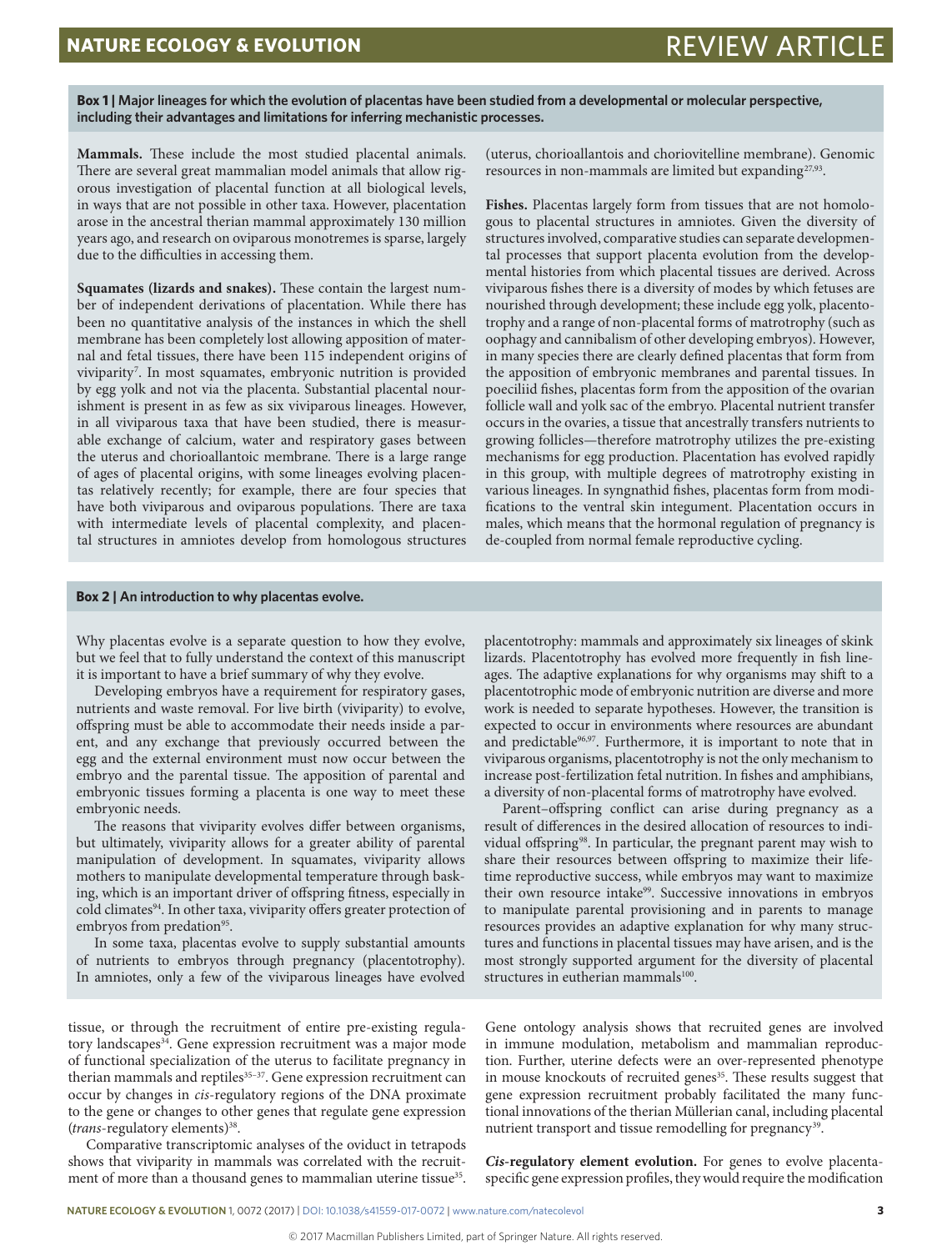

Figure 2 | Phylogenetic relationships of vertebrates in lineages in which the evolution of placental structures has been studied. Against each taxa, we have indicated the number of independent origins of viviparity<sup>7</sup> and the types of data that have currently been collected for these taxa. A cross indicates no currently published data of this kind for this group of organisms. 'Com' indicates that comparative data has been collected for this lineage from placental and aplacental species, while 'Key' indicates that this data has been collected for key species only, and not in both placental and aplacental species.

or *de novo* generation of *cis*-regulatory elements (for example, gene promoters or enhancers). While the mechanisms by which *cis*regulatory elements can arise and evolve has been reviewed extensively<sup>38</sup>, studies on the evolution of the trophoblast and uterine endometrium have provided insights on the role of transposons in transcriptome evolution.

Transposons are short sequences of DNA that when transcribed are capable of copying and inserting themselves in another region of the genome<sup>40</sup>. Transposons can contain their own regulatory elements, and once inserted near other genes they can induce the expression of that gene, resulting in the gene being expressed at times when it was not ancestrally expressed <sup>41</sup>. Retroelements can therefore introduce variation in gene expression that can be selected on, resulting in the evolution of new gene expression profiles in tissues. Retroelement insertion and subsequent modification by nucleotide substitutions resulted in expression of endometrial expression of prolactin in eutherian mammals<sup>42</sup>. Ultimately, transposons supported the origin of placental functions and diversification within eutherian lineages by acting as sources of regulatory variation $35,43$ . This source of variation has directly resulted in the recruitment of genes to the trophoblast and endometrium in eutherian mammals<sup>35,44</sup>.

While placental gene expression recruitment by transposons has not been documented outside of therian mammals, transposons are pervasive across the tree of life. Transposons occur in the genomes of most organisms and can be hyper-abundant in the genomes of mammals, squamates and birds<sup>41,45,46</sup>. The expression of transposon-related genes has been noted in the uterus and chorioallantoic membrane of squamates, as well as in the seahorse brood pouch<sup>27,36,47</sup>. Furthermore, lizards and snakes (unlike mammals) have accumulated transposon genes within the vicinity of important developmental genes, such as the HOX clusters, which in most vertebrates exclude transposable elements<sup>48,49</sup>. This raises the potential that transposon-mediated changes to gene regulation may have been more important for the evolution of viviparity in squamates, and are a worthy avenue of future research.

**Protein-coding gene evolution.** The evolution of new cellular processes in a tissue, that is, processes that do not occur in the ancestral organism, typically arise by the evolution of novel protein-coding genes, or the evolution of proteins by changes in gene sequence. While many placental functions appear to have arisen by modifications to pre-existing cellular functions, as described in the sections above, it is important to ask whether placental functions have been derived, in part, by the origin of new cellular processes. Innovative functions in tissues can emerge after new genes arise in the genome.

These genes can arise by many processes including exon shuffling, transposable-element domestication, lateral gene transfer, frame shifts, and gene duplication (reviewed in ref. 50). The two sources that have been frequently reported as occurring in placenta evolution are retroelement domestication and gene duplication<sup>33,51</sup>.

Gene families are groups of paralogous genes that have arisen by gene duplications, and gene family expansion is an increase in the number of genes belonging to a particular gene family by duplication of one or more members. Gene duplications are usually the result of replication errors during cell division<sup>52</sup>, as well as through retrotransposition, and occur on average once per gene per 100 million years<sup>53</sup>. When duplicated genes are retained, either the two gene copies take on a subset of the roles of the original gene (sub-functionalization) or one copy adopts a new function (neofunctionalization)<sup>52</sup>. Many gene families containing members with placenta-specific expression have been identified, including proteases, hormones and transcription factors<sup>33</sup>. Cathepsins are cysteine proteases, and are essential for mammalian placental function<sup>54</sup>. In rodents and primates, the number of cathepsin genes is expanded mice have 18 cathepsin genes and humans have 1154. These patterns of gene family expansion are consistent at some taxonomic levels; for example, mice and rats have cathepsin genes that other mammals do not<sup>55</sup>, but there does not appear to be gene families that are consistently expanded across all mammals<sup>33</sup>.

### **How structural novelties derived during placenta evolution**

The evolution of a novel organ typically involves both the functional innovations to support the organ's function and a novel structure with which this function is associated. In each lineage for which a placenta has evolved, it has evolved by modification of pre-existing structures (Fig. 3). The placenta in amniotes forms from both modified extraembryonic membranes and the uterine tissue of the mother<sup>5</sup> (Fig. 3a). In fish, a variety of parental structures are utilized in the formation of a placenta, including modifications to the skin in seahorses<sup>47</sup> or the ovaries in poecillid fishes (Fig. 3b,c)<sup>6</sup>. While the placenta has evolved by modification of pre-existing tissues, novelties can arise within the confines of these larger-scale identities—for example, in cattle, small patches of the endometrium, called caruncles, become specialized for nutrient transport by interacting with the allantois resulting in increased uterine folding and epithelial cell changes. Novelties of this kind can involve modifications to tissue patterning, vascular development, tissue size and surface area, and the evolution of novel cell types. By understanding how these structural changes evolved, we can understand the fundamental mechanisms that support placental evolution.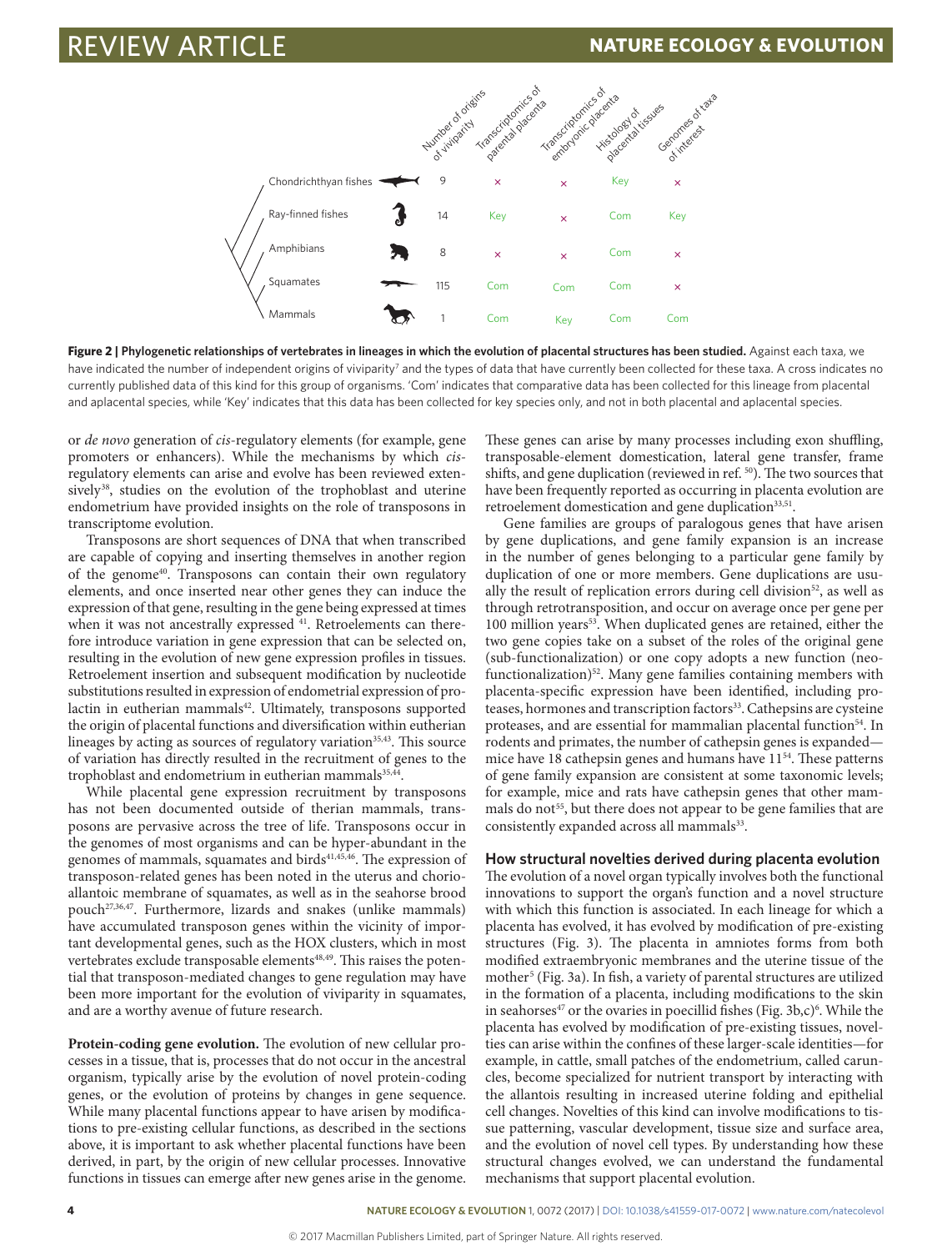# **NATURE ECOLOGY & EVOLUTION REVIEW ARTIC**



**Figure 3 | A small selection of the diverse parental and embryonic tissues involved in placental development in vertebrates. a**, Placentation in squamates always involves the maternal uterine tissue, and some combination of the chorioallantoic and yolk sac membranes. **b**, In male seahorses, a placenta forms from outgrowths of the integument (that then form a brood pouch) and the external tissues of the developing embryo. Adapted with permission from ref. 60, Wiley. **c**, In poeciliid fishes, a placenta forms from the follicular wall and exposed embryonic membranes including the yolk sac endoderm and pericardial sac. Adapted with permission from ref. 92, Wiley.

**Tissue remodelling through rearrangement of existing cell types.** The ancestral uterine tissue in amniotes, is relatively homogeneous<sup>24</sup>. However, in some viviparous amniotes, several specializations of the uterine tissues developed. These specializations perform different placental functions, including gas exchange and nutrient transfer7,8,57. In many instances, the morphological novelties identified in viviparous mammals are mirrored in independently derived viviparous lineages of reptiles<sup>5</sup>. Of particular interest is the placentome, which is a placental specialization consisting of a folding of the uterine lining and chorioallantoic membrane (Fig. 3a). Placentomes have been independently derived in at least four placentotrophic skink lizards and eutherian mammals<sup>7</sup>. Folding in the placentome results in greater surface area of the uterine epithelia, where secretory epithelial cells develop, which is expected to maximize the nutrient transfer capabilities of the placenta<sup>5</sup>. While the genetic basis of placentome development has not been elucidated, it represents an excellent system to study the evolution of novel organ morphologies, as it has evolved independently in multiple lineages and, in some cases, closely related species exist with and without placentomal structures, such as in the lizard genus *Chalcides*58.

The placenta (that is, trophoblast and endometrium) of eutherians is one of the most variable structures in mammals<sup>57</sup>. Even between closely related species, there can be large differences in placental patterning. Placental structures vary in three important ways: the degree of intimacy between maternal and embryonic tissues, the shape of the intimate surface, and the manner in which maternal and embryonic tissues interdigitate<sup>59</sup>. An important structural novelty is the shape of the intimate placental surface, with placentas being either diffuse (placenta is intimate across the entire surface of the endometrium and trophoblast), cotyledonary (numerous discrete button-like placentas form across the uterine surface), zonary (an intimate placenta forms as a band around the uterus), or discoid (the placenta forms as a single regionalized disc). The discoid placenta forms at a single embryonic pole and is structurally and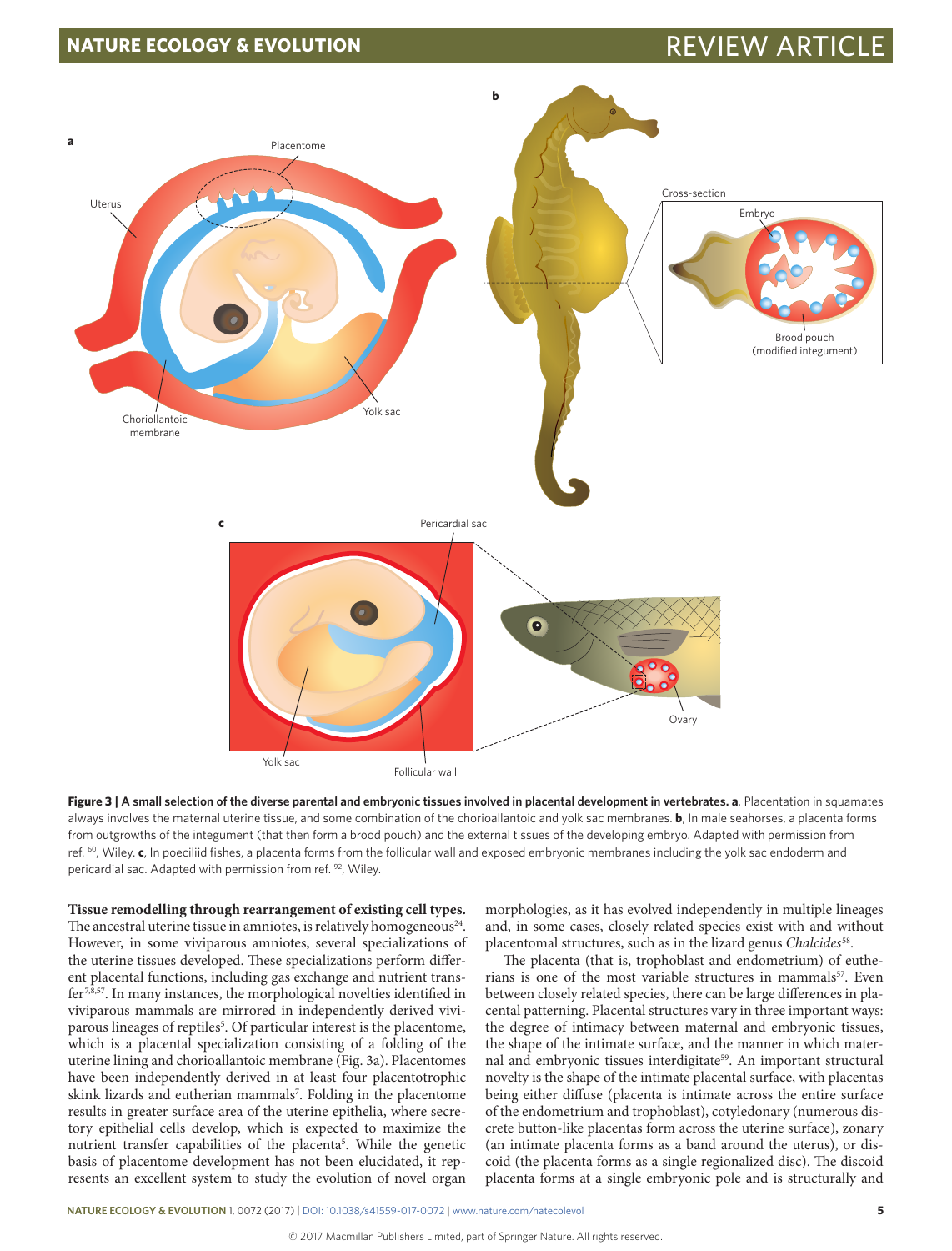physiologically similar to the placentomal structure observed in some lizards. While the diversity of placental specializations represents a good system to understand the evolution of novel structures in organisms, little work has been done to understand the genetic basis of these novelties.

In syngnathid fishes (a group of ray-finned fishes that includes seahorses and pipe fish), eggs develop following attachment to the skin integument on the underside of males. In some syngnathids, a brood pouch forms from an outgrowth on the surface of the ventral skin, and supports the attached eggs<sup>60</sup>. Brood pouches have evolved independently in at least two syngnathid lineages<sup>60</sup>, providing a great system to understand the evolutionary mechanisms behind the derivation of a complex morphological structure. Across syngnathid fishes the complexity of the brood pouch varies; in some species, eggs simply attach to the epithelium of the ventral surface, in others permanent skin outgrowths form flaps that partially cover the eggs, while in seahorses, eggs are fully enclosed in a pouch structure that allows the brood pouch fluid to be regulated $61,62$ . Increasing brood pouch complexity is matched by increasing epidermal complexity with the simplest brood pouches showing no sign of specialized cell types, while in complex pouches dermal tissue is interspersed with pavement cells (the highly filamentous cells typical of fish epidermis), mitochondria-rich cells, and flame cone cells<sup>62</sup>.

How new developmental patterning is achieved in the embryonic and parental component of the placenta of non-mammals has yet to be elucidated, and is an important direction for future research. This is an especially interesting question in the seahorse, because pregnancy occurs in males, and therefore pregnancy-specific novel structures cannot rely on pre-existing hormonal cues associated with ovulation and corpus luteum maintenance, which is the case in mammals. While the G protein coupled oestrogen receptor GPER1 is upregulated in the brood pouch during pregnancy<sup>47</sup>, and isotocyn (the fish homologue of oxytocin) induces parturition-like pouch contractions in non-pregnant male seahorses<sup>63</sup>, little is known about hormonal cycling through reproduction in syngnathid fishes.

**Novel cell types.** Although new mechanisms for patterning existing tissue structures can result in changes in organ complexity, evolutionary novelties can be further developed if gene regulation of cells in the novel organ are in part de-coupled from gene regulation of other cells in the organism<sup>19,64,65</sup>. De-coupling of these gene regulatory processes allows gene regulation in the novel organ to evolve to some degree independently from other tissues<sup>66</sup>. While there are constraints that make it difficult to separate a coding gene from its regulatory elements, the introduction of new tissue-specific *cis*regulatory elements can allow for individuation of gene expression in a given tissue. If novel mechanisms for regulating gene expression are derived in a discrete population of cells, these cells can be described as a new cell type<sup>18</sup>. Cell types and their behaviour are at the core of the structure and function of organs, and therefore understanding how novel cell types evolve is fundamental to understanding the evolution of organs<sup>67</sup>. The sister cell type model can be used to understand the origin of novel cell types, whereby cell types arise by changes in the gene regulatory network of an ancestral cell type, resulting in two daughter cell types. This model is supported by transcriptome studies that show that normal cell types have relationships consistent with a tree structure<sup>68</sup>.

In amniotes, the endometrium is composed of multiple tissue layers: the luminal epithelium (which lines the uterine lumen), the glandular epithelium and the stroma. In most eutherian mammals, the endometrium undergoes decidualization during the reproductive cycle, where endometrial stromal fibroblasts differentiate into a new cell type, the decidual endometrial stromal cell. Decidual stromal cells facilitate uterine implantation, modulate the immune system, and are necessary for the progression of pregnancy<sup>69</sup>. Transcriptomic analyses can be used to infer the relationships between cell types by

comparing the gene expression profiles of different cell types and comparing their transcription profile distances<sup>68</sup>. These analyses suggest that decidual stromal cells are sister cell types with endometrial stromal fibroblasts<sup>70</sup>. Marsupial endometrial stromal cells are homologous to eutherian endometrial stromal cells, but decidual stromal cells are unique to eutherian mammals<sup>71</sup>.

The changes that supported the origin of decidual stromal cells in eutherians have yet to be elucidated, but some features are known. Importantly, several key changes to the gene regulatory network of the cell types occurred. Endometrial stromal cells in eutherians have a multi-layered gene regulatory network with progesterone receptor PGR and the transcription factor TFAP2C representing the top layer of gene regulation; in turn these genes regulate the transcription factors HOXD11, GATA2 and FOXO1<sup>70</sup>. In marsupials, where decidualization of endometrial cells does not occur, there is no stromal expression of FOXO1 protein<sup>71</sup>. In humans, FOXO1 is essential for the development of decidual stromal cells<sup>72</sup>. During decidual differentiation, FOXO1 interacts with a number of other proteins, most notably PGR, HOXA11 and CEBPB. Two of these transcription factors, HOXA11 and CEBPB, acquired a novel allosteric activity necessary for decidual gene expression coincidental with the origin of the decidual cell type<sup>44,73</sup>. Hence the evolution of a novel cell type, at least in the case of decidual cells, not only involves recruitment of genes but also the evolution of novel transcription factor complexes called core regulatory complexes (CoRCs)<sup>18</sup>. These CoRCs function as integrators of various signalling inputs to obtain a unitary gene regulatory output. In the case of decidual cells, they integrate progesterone and cyclic AMP–protein kinase A (cAMP–PKA) signalling to activate decidual gene expression.

Within the seahorse brood pouch, several novel cell types have evolved, including modified secretory flame cone cells, which appear to have no homologous cell types in other syngnathid fishes $62$ . The gene expression changes that occur during pregnancy in seahorses and pipe fish have been characterized in several species<sup>47,74</sup>. In the seahorse, several regulators of transcription are differentially expressed through the reproductive cycle. Of particular interest is the transcriptional activator CALCOCO1, which is significantly upregulated at all stages of pregnancy in the seahorse brood pouch relative to non-pregnant states<sup>47</sup>. CALCOCO1 is a co-activator of the glucocorticoid receptor NR3C1, which is expressed in the seahorse brood pouch consistently throughout the reproductive cycle. By co-activating NR3C1, CALCOCO1 could result in divergent gene expression profiles in specific cell types through pregnancy. CALCOCO1 was not identified as a differentially expressed gene during reproduction in *Syngnathus floridae* and *Syngnathus scovelli*, which lack flame cone cells in pouch tissue<sup>74</sup>; however, it is not clear whether this was a limitation of this study's design. CALCOCO1 is a good candidate for a regulator of cell type identity in the seahorse brood pouch, but more work is needed to understand the evolution of novel cell types in these placental tissues. This example also illustrates the point emerging from the research on decidual cells that novel cell type identities arise, in part, through the evolution of novel transcription factor complexes<sup>73</sup>.

While decidual stromal cells are unique to eutherians, the evolution of novel cell types is an important feature of placenta evolution in other lineages as well. Additional potential examples of novel cell types are the uterine natural killer (uNK) cells and the extravillous trophoblast cells in anthropoid apes. Research into the underlying gene regulatory networks that support the evolution of novel placental cell types in non-mammals is a poorly explored research area important for understanding the evolutionary origin of novel organs.

**Tissue-to-tissue interaction and placental novelty.** Placentas form as a result of apposition of two distinct tissues, one parental and one embryonic. In eutherians, maternal–embryo signalling in the placenta is vital for implantation, decidualization and placental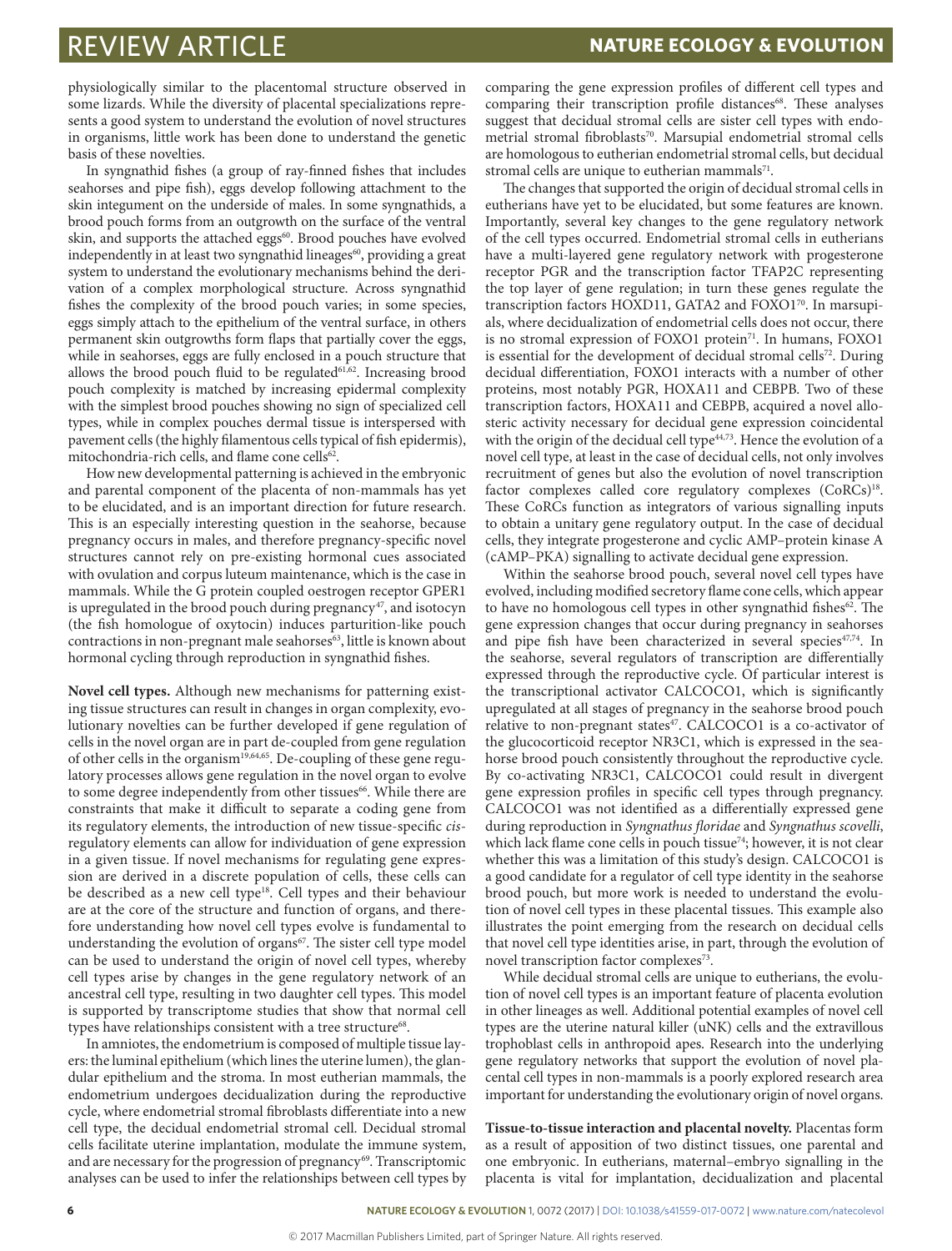## **NATURE ECOLOGY & EVOLUTION** REVIEW ARTICLE AND REVIEW ARTICLE



**Figure 4 | How placental intimacy can result in new signalling processes supporting the evolution and origin of an organ.** Here we have used amniote viviparity as an example. **a**, In the ancestral condition, fetal and maternal tissue are separated by a physical barrier in the form of an eggshell. Signalling (solid arrows) is confined to the organism in which those signals are generated. **b**, In species that have recently lost their eggshell, signals produced by the embryo to signal to other embryonic cells can spuriously diffuse into maternal tissue (dashed arrows) and impact maternal tissue development, and vice versa. These cross-organism signals are likely to impact the morphological and functional characteristics of the placenta. **c**, Through subsequent evolution, we expect a reduction in signalling processes that are detrimental to fitness. The evolution of cross-organism signalling will occur by pruning the complex signalling processes that occurred during the initial stage of placenta formation. This will result in a new set of signalling processes that includes bidirectional signalling between maternal and fetal cells. UEC, uterine epithelial cell; USC, uterine stromal cell; UBV, uterine blood vessel; EEC, embryonic epithelial cell; ESC, embryonic stromal cell; EBV, embryonic blood vessel.

differentiation<sup>75,76</sup>. Signalling is bidirectional: endometrial signalling contributes to implantation success, embryonic and trophoblast development, while embryonic signalling contributes to maternal receptivity to implantation, endometrial growth and rates of nutrient transfer by the mother. Crosstalk between mother and embryo is regulated by a suite of signalling molecules including hormones, cytokines, growth factors and transcription factors<sup>77,78</sup>.

While the crosstalk between maternal and embryonic tissues in eutherian mammals is complex, involving many different gene products, these processes arose by modifications to signalling processes that were already present. Before the evolution of viviparity, the chorioallantoic membrane of amniotes was an endocrine organ, producing a diversity of hormones, growth factors and signalling molecules<sup>27</sup> (Fig.  $4a$ ). Once the shell membrane was sufficiently reduced, signalling molecules produced by the embryo would have the potential to impact the uterus (Fig. 4b). A likely consequence of this signalling is increased uterine angiogenesis in viviparous lizards, which have greater uterine vasculature than oviparous taxa. The chorioallantoic membrane of amniotes ancestrally produces large amounts of a potent angiogenic factor, VEGF<sup>27</sup>. Uterine angiogenesis in lizards can be regulated by embryonic signals during pregnancy<sup>79</sup>, and one of these signals is likely to be embryonic production of VEGF. This is just one example of how tuning ancestral signalling processes can result in new placental developmental processes.

With the novel apposition of maternal and embryonic tissues in a placenta, both maternal and embryonic tissues are now presented with a new 'signalling environment' (Fig. 4b). The signalling molecules produced by each tissue, and their effect on the newly apposed tissue, has the potential to result in new signalling pathways that can impact placental development. This provides potential for the derivation of new cell–cell interaction networks for the evolution of novel structures (Fig. 4c).

Another interaction that occurs following the formation of a placenta is that with the immune system. The fetus is a semi-allograft, containing genetic material from two parents, which can be recognized and potentially targeted by the child-bearer's immune system. As a result of these immune consequences, various placental novelties have arisen in eutherian mammals. In particular, a proinflammatory reaction has been recruited to facilitate implantation, which may be a co-option of the ancestral recognition of the embryo as a foreign tissue, and an anti-inflammatory period of pregnancy has arisen and endures throughout the majority of pregnancy<sup>80</sup>. In reptiles, there does not appear to be a concerted immune response nor a strong silencing of the immune system<sup>36,81</sup>. In seahorses, there is some evidence of immune modulation during pregnancy, but it is not clear if this is a response to the fetus as an allograft, or is a mechanism to protect embryos from infection, as the brood pouch is intermittently opened to seawater throughout gestation<sup>47</sup>. More work is needed in non-mammals to understand the role of the immune system in the evolution of placental structure and function.

### **Novel tissue interactions and vertebrate organ evolution**

Developmentally almost all organs form following the interaction of two distinct tissue populations<sup>82,83</sup>. In early vertebrate development, gastrulation establishes three distinct cell populations (ectoderm, mesoderm and endoderm), and successive organogenesis largely occurs by interactions between various epithelia and mesenchyme derived from the mesoderm. In these cases, the use of multiple tissue layers is not simply to add structural complexity to the organ as it develops—the tissues interact to establish regulatory feedback loops that are essential for establishing tissue and cell type identity. We propose that novel interactions of distinct tissues may act as a primer for the evolution of new organs, because they bring together a new combination of signalling processes leading to a perturbation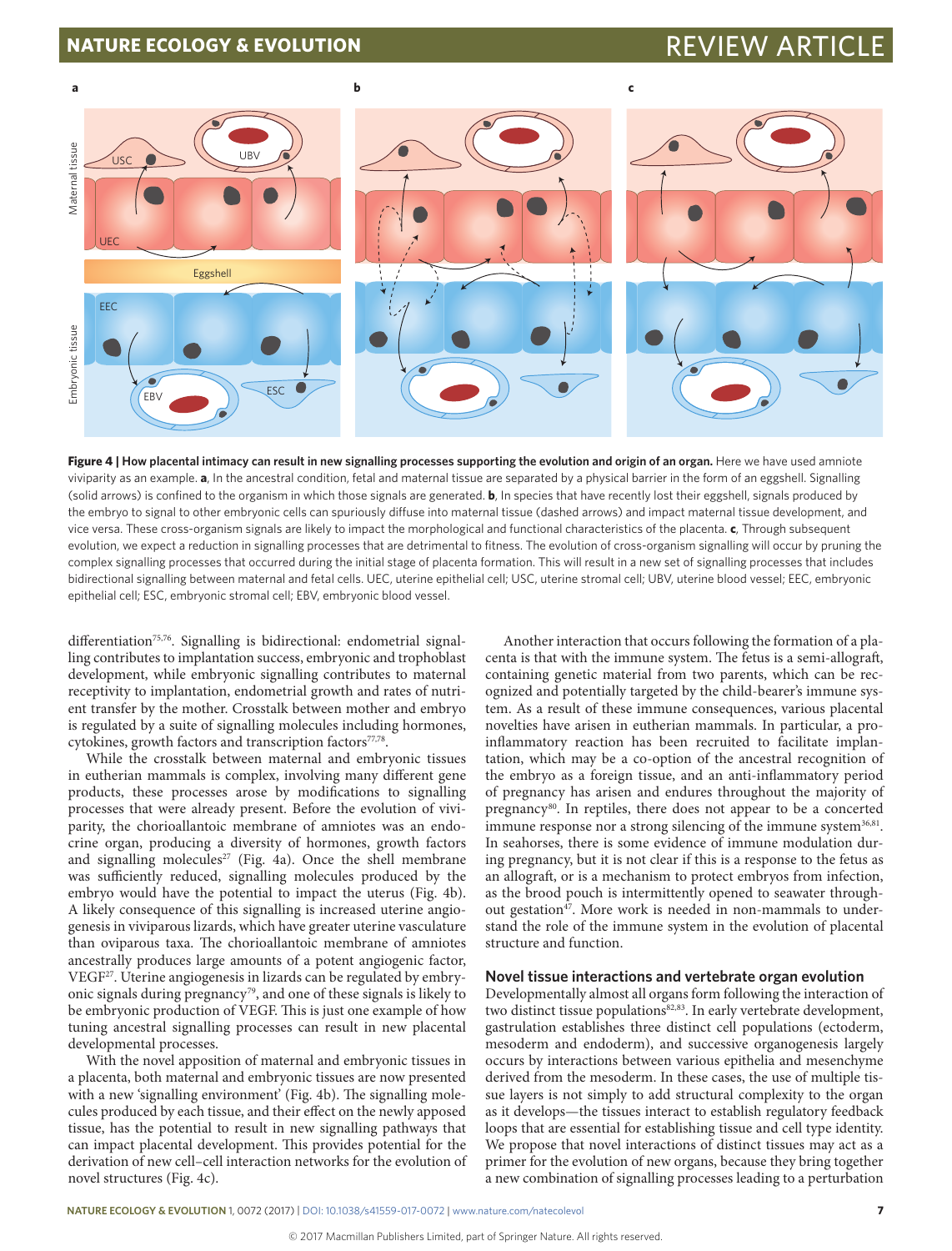of the ancestral tissue homeostasis, which can be re-equilibrated by further evolution of the resulting structure (Fig. 4).

Most vertebrate organs develop following epithelium–mesenchyme interactions. These include both skin appendages such as hair and feathers as well as internal body organs such as the kidney and liver<sup>84,85</sup>. In many cases the interaction between these two tissue layers is fundamental to not only the continued development of the organ, but also its specification as it develops. For example, the development of discrete organs in the gut (such as the stomach and small intestine) is achieved by differences in epithelium and mesenchyme signalling along the gut axis<sup>86</sup>.

The placenta both develops from and evolved as a result of the interaction of two distinct tissues. In amniotes, the placenta forms as a result of interactions between the maternal uterine mucosa and embryonic membranes; in fishes, the tissues vary but include the paternal integument and the yolk sack in syngnathids, and the ovarian follicle wall and the pericardial and yolk sac membranes in poeciliids<sup>87</sup>. The origin of the placenta as a new organ required the interaction of parental and fetal tissues, and we propose that tissue– tissue interactions are not just important for placenta development, but were also important for the origin of other vertebrate organs.

### **Take-home messages**

The placenta is an organ formed by the interaction of parental and embryonic tissues. Placentas have arisen many times in diverse taxa from diverse tissues, but in each derivation key changes occur to support placental functions, such as nutrient transfer and gas exchange.

We have discussed the different animal models in which placenta evolution has been studied. While mammalian placentation is the best studied, a lack of repeated derivations of placentation in this group makes it impossible to answer some evolutionary questions. Squamates offer a system to study the repeated origin of placentation based on homologous structures, as there have been many independent derivations in this group. Fishes allow us to address different evolutionary questions, specifically how placentas evolve in non-homologous tissues, as placental structures in fishes form from a diversity of parental tissues.

We argue that in order to understand the origin and evolution of the placenta it is necessary to identify how evolutionary novelties and functional innovations are derived. We suggest that these processes could form the basis of models that attempt to more broadly explain the evolution of organs in animals.

This contribution demonstrates how, perhaps counterintuitively, even complex integrated biological structures can evolve through simple piece-wise changes.

The placenta, similar to other organs, develops from the interaction of distinct cell populations, and it is signalling between these cell populations that supports the differentiation and development of the organ. We propose that tissues interacting in new ways is a likely route to the evolution of new organs.

Received 20 September 2016; accepted 6 January 2017; published 23 March 2017

### **References**

- 1. Oakley, T. H. & Speiser, D. I. How complexity originates: the evolution of animal eyes. *Annu. Rev. Ecol. Evol. Syst.* **46,** 237–260 (2015).
- 2. Gregory, T. R. The evolution of complex organs. *Evo. Edu. Outreach* **1,** 358–389 (2008).
- 3. Stern, D. L. The genetic causes of convergent evolution. *Nat. Rev. Genet.* **14,** 751–764 (2013).
- 4. Mossman, H. *Comparative Morphogenesis of the Fetal Membranes and Accessory Uterine Structures* Vol. 26 (Carnegie Institution of Washington, 1937).
- 5. Van Dyke, J. U., Brandley, M. C. & Thompson, M. B. The evolution of viviparity: molecular and genomic data from squamate reptiles advance understanding of live birth in amniotes. *Reproduction* **147,** R15–R26 (2014).
- 6. Reznick, D. N., Mateos, M. & Springer, M. S. Independent origins and rapid evolution of the placenta in the fish genus *Poeciliopsis*. *Science* **298,** 1018–1020 (2002).
- 7. Blackburn, D. G. Evolution of vertebrate viviparity and specializations for fetal nutrition: a quantitative and qualitative analysis. *J. Morphol.* **276,** 961–990 (2015).
- 8. Stewart, J. R. Placental specializations in lecithotrophic viviparous squamate reptiles. *J. Exp. Zool. Part B* **324,** 549–561 (2015).
- 9. Wright, A. M., Lyons, K. M., Brandley, M. C. & Hillis, D. M. Which came first: the lizard or the egg? Robustness in phylogenetic reconstruction of ancestral states. *J. Exp. Zool. Part B* **324,** 504–516 (2015).
- 10. Griffith, O. W. *et al.* Ancestral state reconstructions require biological evidence to test evolutionary hypotheses: a case study examining the evolution of reproductive mode in squamate reptiles. *J. Exp. Zool. Part B* **324,** 493–503 (2015).
- 11. Cornetti, L., Ficetola, G. F., Hoban, S. & Vernesi, C. Genetic and ecological data reveal species boundaries between viviparous and oviparous lizard lineages. *Heredity* **115,** 517–526 (2015).
- 12. Murphy, B. & Thompson, M. A review of the evolution of viviparity in squamate reptiles: the past, present and future role of molecular biology and genomics. *J. Comp. Physiol. B* **181B,** 575–594 (2011).
- 13. Brigandt, I. & Love, A. C. Conceptualizing evolutionary novelty: moving beyond definitional debates. *J. Exp. Zool. Part B* **318,** 417–427 (2012).
- 14. Müller, G. B. & Wagner, G. P. Novelty in evolution: restructuring the concept. *Annu. Rev. Ecol. Syst.* **22,** 229–256 (1991).
- 15. Wagner, G. P. Evolutionary innovations and novelties: let us get down to business! *Zool. Anz.* **256,** 75–81 (2015).
- 16. Love, A. C. Evolutionary morphology, innovation, and the synthesis of evolutionary and developmental biology. *Biol. Philos.* **18,** 309–345 (2003).
- 17. Wagner, G. P. *Homology, Genes and Evolutionary Innovation* (Princeton Univ. Press, 2014).
- 18. Arendt, D. *et al.* Evolution of sister cell types by individuation. *Nat. Rev. Genet.* **17,** 744–757 (2016).
- 19. Wagner, G. P., Pavlicev, M. & Cheverud, J. M. The road to modularity. *Nat. Rev. Genet.* **8,** 921–931 (2007).
- 20. Eddy, S. R. The C-value paradox, junk DNA and ENCODE. *Curr. Biol.* **22,** R898–R899 (2012).
- 21. Richter, D. J. & King, N. The genomic and cellular foundations of animal origins. *Annu. Rev. Genet.* **47,** 509–537 (2013).
- 22. Erwin, D. H. Early origin of the bilaterian developmental toolkit. *Phil. Trans. R. Soc. B* **364,** 2253–2261 (2009).
- 23. Chen, S., Krinsky, B. H. & Long, M. New genes as drivers of phenotypic evolution. *Nat. Rev. Genet.* **14,** 645–660 (2013).
- 24. Blackburn, D. G. Structure, function, and evolution of the oviducts of squamate reptiles, with special reference to viviparity and placentation. *J. Exp. Zool.* **282,** 560–617 (1998).
- 25. Thompson, M. B. & Speake, B. K. A review of the evolution of viviparity in lizards: structure, function and physiology of the placenta. *J. Comp. Physiol.* **176B,** 179–189 (2006).
- 26. Cruze, L., Hamlin, H. J., Kohno, S., McCoy, M. W. & Guillette Jr, L. J. Evidence of steroid hormone activity in the chorioallantoic membrane of a Turtle (*Pseudemys nelsoni*). *Gen. Comp. Endocr.* **186,** 50–57 (2013).
- 27. Griffith, O. W., Brandley, M. C., Whittington, C. M., Belov, K. & Thompson, M. B. Comparative genomics of hormonal signaling in the chorioallantoic membrane of oviparous and viviparous amniotes. *Gen. Comp. Endocrinol.* <http://dx.doi.org/10.1016/j.ygcen.2016.04.017> (2016).
- 28. Linville, B. *et al.* Placental calcium provision in a lizard with prolonged oviductal egg retention. *J. Comp. Physiol. B* **180B,** 221–227 (2010).
- 29. Herbert, J. F., Murphy, C. R. & Thompson, M. B. Calcium ATPase localization in the uterus of two species of *Pseudemoia* (Lacertilia: Scincidae) with complex placentae. *Herpetol. Conserv. Biol.* **5,** 290–296 (2010).
- 30. Stewart, J. R., Ecay, T. W., Heulin, B., Fregoso, S. P. & Linville, B. J. Developmental expression of calcium transport proteins in extraembryonic membranes of oviparous and viviparous *Zootoca vivipara* (Lacertilia, Lacertidae). *J. Exp. Biol.* **214,** 2999–3004 (2011).
- 31. Blank, D., Wolf, L., Ackermann, M. & Silander, O. K. The predictability of molecular evolution during functional innovation. *Proc. Natl Acad. Sci. USA* **111,** 3044–3049 (2014).
- 32. Dennis, A. B., Dunning, L. T., Sinclair, B. J. & Buckley, T. R. Parallel molecular routes to cold adaptation in eight genera of New Zealand stick insects. *Sci. Rep.* **5,** 13965 (2015).
- 33. Rawn, S. M. & Cross, J. C. The evolution, regulation, and function of placenta-specific genes. *Annu. Rev. Cell Dev. Biol.* **24,** 159–181 (2008).
- 34. Schep, R. *et al.* Control of Hoxd gene transcription in the mammary bud by hijacking a preexisting regulatory landscape. *Proc. Natl Acad. Sci. USA* **113,** E7720–E7729 (2016).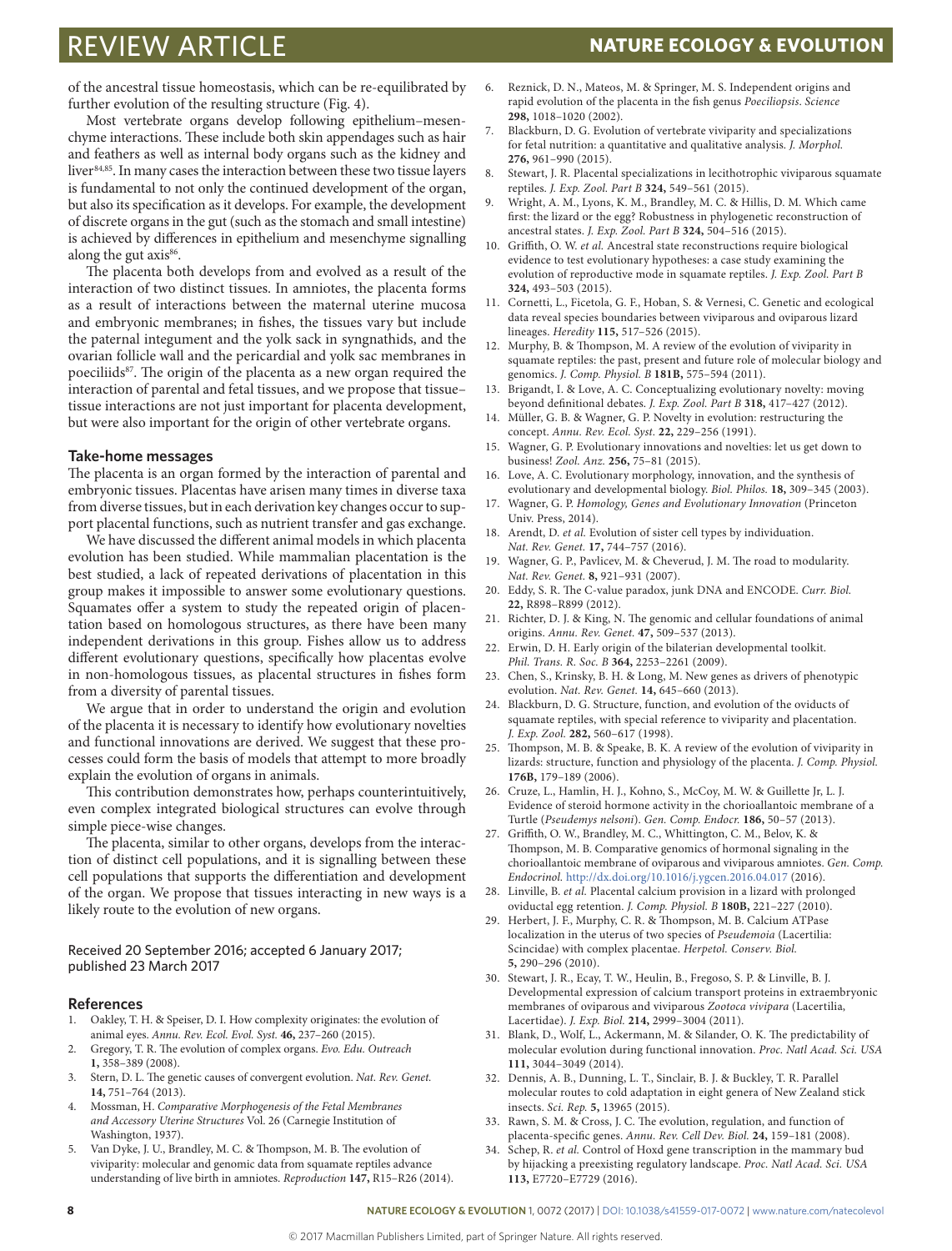# **NATURE ECOLOGY & EVOLUTION REVIEW ARTICLE**

- 35. Lynch, V. J. *et al.* Ancient transposable elements transformed the uterine regulatory landscape and transcriptome during the evolution of mammalian pregnancy. *Cell Rep.* **10,** 551–561 (2015).
- 36. Griffith, O. W., Brandley, M. C., Belov, K. & Thompson, M. B. Reptile pregnancy is underpinned by complex changes in uterine gene expression: a comparative analysis of the uterine transcriptome in viviparous and oviparous lizards. *Genome Biol. Evol.* **8,** 3226–3239 (2016).
- 37. Kin, K. *et al.* The transcriptomic evolution of mammalian pregnancy: gene expression innovations in endometrial stromal fibroblasts. *Genome Biol. Evol.* **8,** 2459–2473 (2016).
- 38. Wittkopp, P. J. & Kalay, G. *Cis*-regulatory elements: molecular mechanisms and evolutionary processes underlying divergence. *Nat. Rev. Genet.* **13,** 59–69 (2012).
- 39. Carter, A. M. Evolution of placental function in mammals: the molecular basis of gas and nutrient transfer, hormone secretion, and immune responses. *Physiol. Rev.* **92,** 1543–1576 (2012).
- 40. Lowdon, R. F., Jang, H. S. & Wang, T. Evolution of epigenetic regulation in vertebrate genomes. *Trends Genet.* **32,** 269–283 (2016).
- 41. Feschotte, C. Transposable elements and the evolution of regulatory networks. *Nat. Rev. Genet.* **9,** 397–405 (2008).
- 42. Emera, D. *et al.* Convergent evolution of endometrial prolactin expression in primates, mice, and elephants through the independent recruitment of transposable elements. *Mol. Biol. Evol.* **29,** 239–247 (2012).
- 43. Chuong, E. B., Rumi, M. A. K., Soares, M. J. & Baker, J. C. Endogenous retroviruses function as species-specific enhancer elements in the placenta. *Nat. Genet.* **45,** 325–329 (2013).
- 44. Lynch, V. J., Leclerc, R. D., May, G. & Wagner, G. P. Transposon-mediated rewiring of gene regulatory networks contributed to the evolution of pregnancy in mammals. *Nat. Genet.* **43,** 1154–1158 (2011).
- 45. Kordis, D. Transposable elements in reptilian and avian (sauropsida) genomes. *Cytogenet. Genome Res.* **127,** 94–111 (2009).
- 46. Gilbert, C., Hernandez, S. S., Flores-Benabib, J., Smith, E. N. & Feschotte, C. Rampant horizontal transfer of SPIN transposons in squamate reptiles. *Mol. Biol. Evol.* **29,** 503–515 (2011).
- 47. Whittington, C. M., Griffith, O. W., Qi, W., Thompson, M. B. & Wilson, A. B. Seahorse brood pouch transcriptome reveals common genes associated with vertebrate pregnancy. *Mol. Biol. Evol.* **32,** 3114–3131 (2015).
- 48. Fried, C., Prohaska, S. J. & Stadler, P. F. Exclusion of repetitive DNA elements from gnathostome Hox clusters. *J. Exp. Zool. Part B* **302B,** 165–173 (2004).
- 49. Di-Poï, N. *et al.* Changes in Hox genes' structure and function during the evolution of the squamate body plan. *Nature* **464,** 99–103 (2010).
- 50. Long, M., VanKuren, N. W., Chen, S. & Vibranovski, M. D. New gene evolution: little did we know. *Annu. Rev. Genet.* **47,** 307–333 (2013).
- 51. Knox, K. & Baker, J. C. Genomic evolution of the placenta using co-option and duplication and divergence. *Genome Res.* **18,** 695–705 (2008).
- 52. Zhang, J. Z. Evolution by gene duplication: an update. *Trends Ecol. Evol.* **18,** 292–298 (2003).
- 53. Lynch, M. & Conery, J. S. The evolutionary fate and consequences of duplicate genes. *Science* **290,** 1151–1155 (2000).
- Varanou, A. et al. The importance of cysteine cathepsin proteases for placental development. *J. Mol. Med.* **84,** 305–317 (2006).
- 55. Puente, X. S. & López-Otín, C. A genomic analysis of rat proteases and protease inhibitors. *Genome Res.* **14,** 609–622 (2004).
- 56. Ramsey, E. M. *The Placenta Human and Animal* (Praeger, 1982).
- 57. Gundling, W. E. & Wildman, D. E. A review of inter- and intraspecific variation in the eutherian placenta. *Phil. Trans. R. Soc. B* **370,** 20140072 (2015).
- 58. Blackburn, D. G., Avanzati, A. M. & Paulesu, L. Classics revisited. History of reptile placentology: Studiati's early account of placentation in a viviparous lizard. *Placenta* **36,** 1207–1211 (2015).
- 59. Carter, A. M. & Enders, A. C. Placentation in mammals: definitive placenta, yolk sac and paraplacenta. *Theriogenology* **86,** 278–287 (2016).
- 60. Stölting, K. N. & Wilson, A. B. Male pregnancy in seahorses and pipefish: beyond the mammalian model. *BioEssays* **29,** 884–896 (2007).
- 61. Ripley, J. L. Osmoregulatory role of the paternal brood pouch for two *Syngnathus* species. *Comp. Biochem. Physiol. Part A* **154,** 98–104 (2009).
- 62. Carcupino, M., Baldacci, A., Mazzini, M. & Franzoi, P. Functional significance of the male brood pouch in the reproductive strategies of pipefishes and seahorses: a morphological and ultrastructural comparative study on three anatomically different pouches. *J. Fish Biol.* **61,** 1465–1480 (2002).
- 63. Fiedler, K. Hormonale auslösung der geburtsbewegungen beim seepferdchen (Hippocampus, Syngnathidae, Teleostei). *Z. Tierpsychol.* **27,** 679–686 (1970).
- 64. Shubin, N., Tabin, C. & Carroll, S. Deep homology and the origins of evolutionary novelty. *Nature* **457,** 818–823 (2009).
- 65. Wagner, G. P. & Lynch, V. J. Evolutionary novelties. *Curr. Biol.* **20,** R48–R52 (2010).
- 66. Arendt, D. The evolution of cell types in animals: emerging principles from molecular studies. *Nat. Rev. Genet.* **9,** 868–882 (2008).
- 67. Wagner, G. P. What is "homology thinking" and what is it for? *J. Exp. Zool. Part B* **326,** 3–8 (2015).
- 68. Liang, C., the, F. C., Forrest, A. R. R. & Wagner, G. P. The statistical geometry of transcriptome divergence in cell-type evolution and cancer. *Nat. Commun.* **6,** 6066 (2015).
- 69. Chavan, A. R., Bhullar, B. A. & Wagner, G. P. What was the ancestral function of decidual stromal cells? A model for the evolution of eutherian pregnancy. *Placenta* **40,** 40–51 (2016).
- 70. Kin, K., Nnamani, Mauris C., Lynch, Vincent J., Michaelides, E. & Wagner, Günter P. Cell-type phylogenetics and the origin of endometrial stromal cells. *Cell Rep.* **10,** 1398–1409 (2015).
- 71. Kin, K., Maziarz, J. & Wagner, G. P. Immunohistological study of the endometrial stromal fibroblasts in the opossum, *Monodelphis domestica*: evidence for homology with eutherian stromal fibroblasts. *Biol. Reprod.* **90,** 111 (2014).
- 72. Vasquez, Y. M. *et al.* FOXO1 is required for binding of PR on IRF4, novel transcriptional regulator of endometrial stromal decidualization. *Mol. Endocrinol.* **29,** 421–433 (2015).
- 73. Nnamani, Mauris C. *et al.* A derived allosteric switch underlies the evolution of conditional cooperativity between HOXA11 and FOXO1. *Cell Rep.* **15,** 2097–2108 (2016).
- 74. Small, C. M., Harlin-Cognato, A. D. & Jones, A. G. Functional similarity and molecular divergence of a novel reproductive transcriptome in two malepregnant *Syngnathus* pipefish species. *Ecol. Evol.* **3,** 4092–4108 (2013).
- 75. Sonderegger, S., Pollheimer, J. & Knöfler, M. Wnt signalling in implantation, decidualisation and placental differentiation — review. *Placenta* **31,** 839–847 (2010).
- 76. Hill, J. A. Maternal–embryonic cross-talk. *Ann. NY Acad. Sci.* **943,** 17–25 (2001).
- 77. Guzeloglu-Kayisli, O., Kayisli, U. A. & Taylor, H. S. The role of growth factors and cytokines during implantation: endocrine and paracrine interactions. *Semin. Reprod. Med.* **27,** 062–079 (2009).
- 78. Fritz, R. R., Jain, C. & Armant, R. Cell signaling in trophoblast-uterine communication. *Int. J. Dev. Biol.* **58,** 261–271 (2014).
- 79. Murphy, B. F., Parker, S. L., Murphy, C. R. & Thompson, M. B. Placentation in the eastern water skink (*Eulamprus quoyii*): a placentome-like structure in a lecithotrophic lizard. *J. Anat.* **218,** 678–689 (2011).
- 80. Mor, G., Cardenas, I., Abrahams, V. & Guller, S. Inflammation and pregnancy: the role of the immune system at the implantation site. *Ann. NY Acad. Sci.* **1221,** 80–87 (2011).
- 81. Brandley, M. C., Young, R. L., Warren, D. L., Thompson, M. B. & Wagner, G. P. Uterine gene expression in the live-bearing lizard, *Chalcides ocellatus*, reveals convergence of squamate reptile and mammalian pregnancy mechanisms. *Genome Biol. Evol.* **4,** 394–411 (2012).
- 82. Schlosser, G. in *International Review of Cell and Molecular Biology* Vol. 283 (ed. Kwang, J.) 129–234 (Academic, 2010).
- 83. Gilbert, S. F. & Barresi, M. J. F. *Developmental Biology* 10th edn (Sinaur Associates, 2016).
- 84. Chen, C.-F. *et al.* Development, regeneration, and evolution of feathers. *Annu. Rev. Anim. Biosci.* **3,** 169–195 (2015).
- 85. Marcotte, M., Sharma, R. & Bouchard, M. Gene regulatory network of renal primordium development. *Pediatr. Nephrol.* **29,** 637–644 (2014).
- 86. Le Guen, L., Marchal, S., Faure, S. & de Santa Barbara, P. Mesenchymal– epithelial interactions during digestive tract development and epithelial stem cell regeneration. *Cell Mol. Life Sci.* **72,** 3883–3896 (2015).
- 87. Grove, B. D. & Wourms, J. P. The follicular placenta of the viviparous fish, *Heterandria formosa*. I. Ultrastructure and development of the embryonic absorptive surface. *J. Morphol.* **209,** 265–284 (1991).
- 88. Dunn, C. W., Giribet, G., Edgecombe, G. D. & Hejnol, A. Animal phylogeny and its evolutionary implications. *Annu. Rev. Ecol. Evol. Syst.* **45,** 371–395 (2014).
- 89. Budd, G. E. Early animal evolution and the origins of nervous systems. *Phil. Trans. R Soc. B* **370,** 20150037 (2015).
- 90. Telford, M. J., Budd, G. E. & Philippe, H. Phylogenomic insights into animal evolution. *Curr. Biol.* **25,** R876–R887 (2015).
- 91. Jondelius, U., Ruiz-Trillo, I., Baguñà, J. & Riutort, M. The Nemertodermatida are basal bilaterians and not members of the Platyhelminthes. *Zool. Scripta.* **31,** 201–215 (2002).
- 92. Turner, C. L. Pseudoamnion, pseudochorion, and follicular pseudoplacenta in poeciliid fishes. *J. Morphol.* **67,** 59–89 (1940).
- 93. Griffith, O. W., Brandley, M. C., Belov, K. & Thompson, M. B. Allelic expression of mammalian imprinted genes in a matrotrophic lizard, *Pseudemoia entrecasteauxii*. *Dev. Genes Evol.* **226,** 79–85 (2016).
- 94. Li, H., Elphick, M. & Shine, R. Potential targets for selection during the evolution of viviparity in cold-climate reptiles. *Oecologia* [http://dx.doi.](http://dx.doi.org/10.1007/s00442-00016-03752-00449) [org/10.1007/s00442-00016-03752-00449](http://dx.doi.org/10.1007/s00442-00016-03752-00449) (2016).